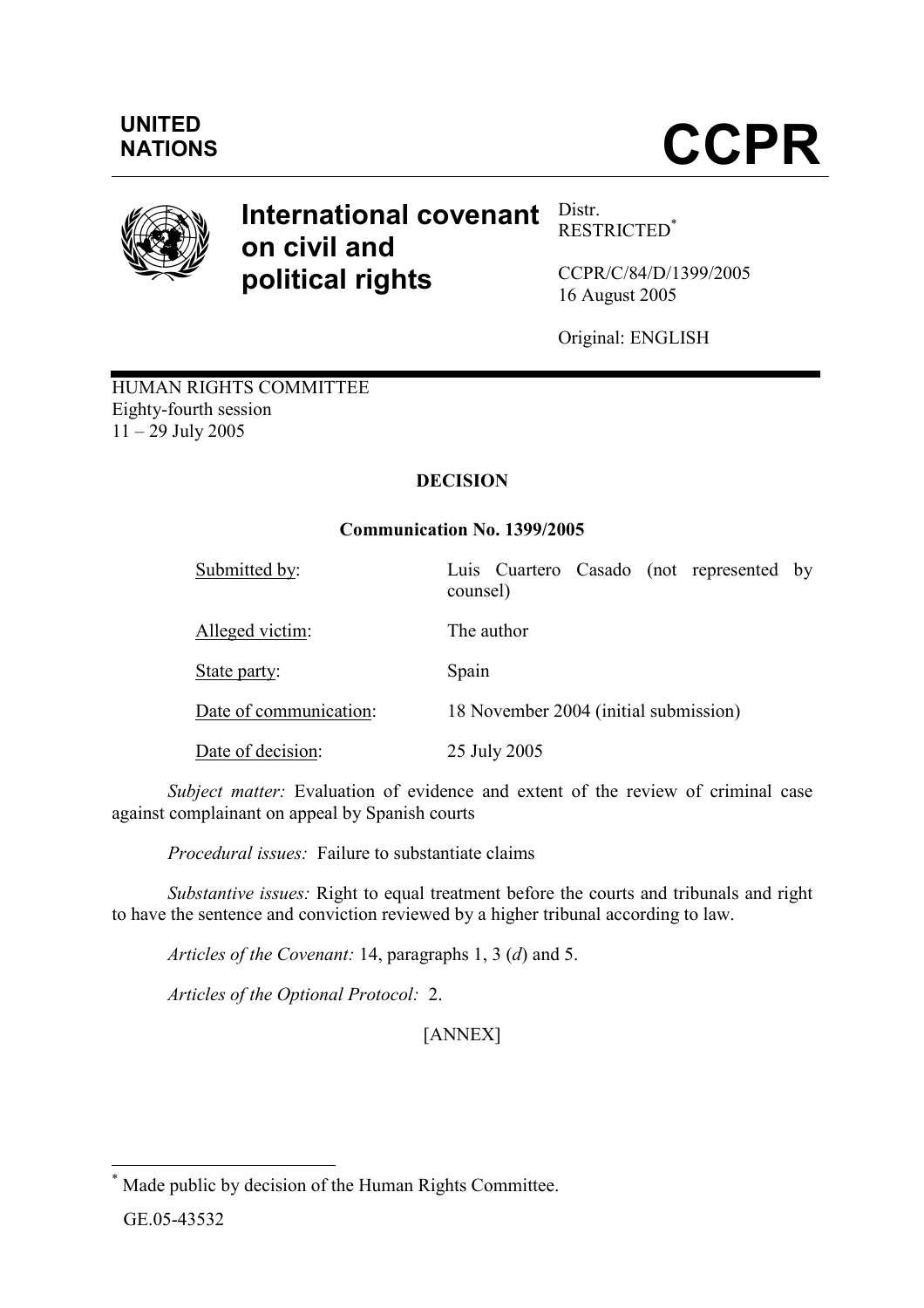## ANNEX

#### DECISION OF THE HUMAN RIGHTS COMMITTEE UNDER THE OPTIONAL PROTOCOL TO THE INTERNATIONAL COVENANT ON CIVIL AND POLITICAL RIGHTS

#### Eighty-fourth session

#### concerning

#### Communication No. 1399/2005\*

| Submitted by:          | Luis Cuartero Casado (not represented by<br>counsel) |  |
|------------------------|------------------------------------------------------|--|
| Alleged victim:        | The author                                           |  |
| State party:           | Spain                                                |  |
| Date of communication: | 18 November 2004 (initial submission)                |  |

The Human Rights Committee, established under article 28 of the International Covenant on Civil and Political Rights,

Meeting on 25 July 2005

Adopts the following:

## DECISION ON ADMINISSIBILITY

1. The author of the communication, dated 18 November 2004, is Luis Cuartero Casado, a Spanish citizen born in 1960, previously sentenced in 1993 for sexual aggression to 17 years imprisonment, and who was on prison leave at the time of the events. He claims to be a victim of a violation by Spain of article 14, paragraphs 1, 3 (d) and 5, of the Covenant. He is not represented by counsel. The Optional Protocol entered into force for Spain on 25 April 1985.

## Factual background

 $\overline{a}$ 

2.1 On 24 October 1999, two complaints for sexual aggression were filed by two young women staying at Hotel Terra Brava in Lloret de Mar – Platja de Frenals (Girona):

<sup>\*</sup> The following members of the Committee participated in the examination of the present communication: Mr. Abdelfattah Amor, Mr. Nisuke Ando, Mr. Prafullachandra Natwarlal Bhagwati, Mr. Alfredo Castillero Hoyos, Ms. Christine Chanet, Mr. Maurice Glèlè Ahanhanzo, Mr. Edwin Johnson, Mr. Walter Kälin, Mr. Ahmed Tawfik Khalil, Mr. Rajsoomer Lallah, Mr. Michael O'Flaherty, Ms. Elisabeth Palm, Sir Nigel Rodley, Mr. Ivan Shearer, Mr. Hipólito Solari-Yrigoyen, Ms. Ruth Wedgwood and Mr. Roman Wieruszewski.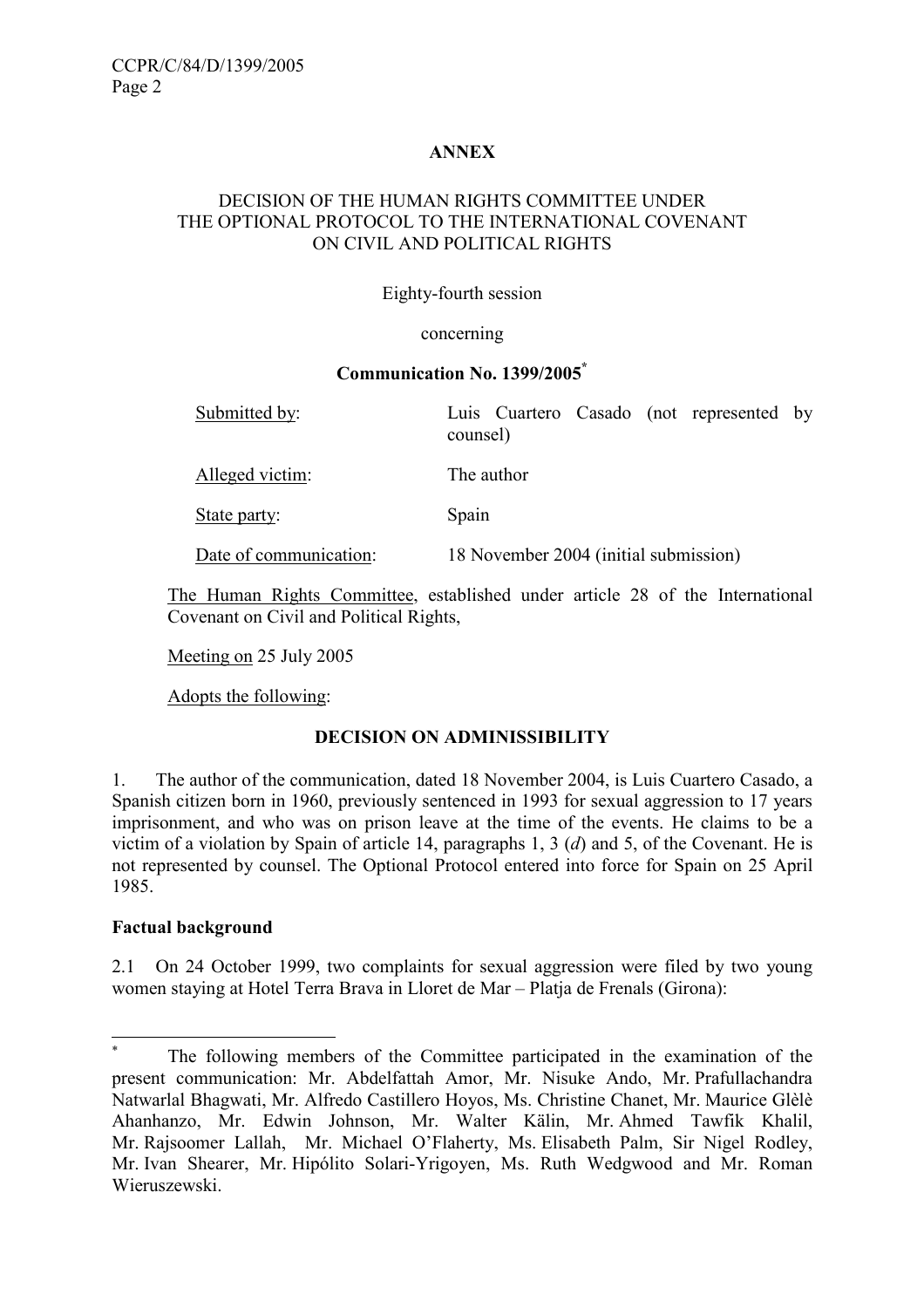a) The first complaint was filed at 9:30 am by a young Englishwoman, who had visited a pub in Platja Frenals the night before and was walking back to the hotel, when a man in a car stopped her, dragged her inside the vehicle and took her to a wood nearby, where he raped her. She then ran away and returned to the hotel. The following morning she denounced the attack and identified the author's photograph from a list made available by the police.

b) The second complaint was filed at 12:30 pm by a young German woman, who had visited a pub in Lloret de Mar the night before and was walking back to the hotel when a man attacked her, placed a knife to her throat, took her to a deserted street, covered her face with a jacket and attempted to rape her. She grabbed the knife in her aggressor's pocket and stabbed him in the back, cutting his jacket. As she started to shout and kick, the aggressor ran away and his car keys fell on the floor, which she kept.

2.2 On 28 October 1999, the Court of First Instance No. 3 of Blanes (Girona), ordered a search of the author's house in Lloret de Mar, where a jogging suit similar to the one described by the victims was found. The author's car was also searched and a hairgrip, a woman's wallet and a blanket were found. All these items were recognised by the victims.

2.3 On 28 March 2001, the Provincial Court of Girona indicted the author for a crime of sexual aggression with intercourse and for attempted sexual aggression with intercourse, aggravated by the use of a knife, and sentenced him to eleven years and to nine years and six months imprisonment respectively.

2.4 The author appealed to the Supreme Court, alleging errors in the assessment of the evidence and violation of the right to be presumed innocent, based on the allegedly contradictory testimonies of the victims. On 22 February 2002, the Supreme Court dismissed the author's appeal and confirmed the sentence of the Provincial Court.

## The complaint

3.1 The author claims to be a victim of a violation of article 14, paragraphs 1 and 3 (d), of the Covenant. Both claims are based on an allegedly erroneous assessment of the evidence by the Spanish Courts, which did not take into account alleged contradictions in the testimonies, and a violation of his right to be presumed innocent.

3.2 The author further claims to be a victim of article 14, paragraph 5, of the Covenant, because he could not get a proper re-evaluation of the evidence in his case.

## Issues and proceedings before the Committee

## Consideration of the Committee

4.1 Pursuant to rule 93 of its Rules of Procedure, before considering any claim contained in a complaint, the Human Rights Committee must determine whether it is admissible under the Optional Protocol to the Covenant on Civil and Political Rights.